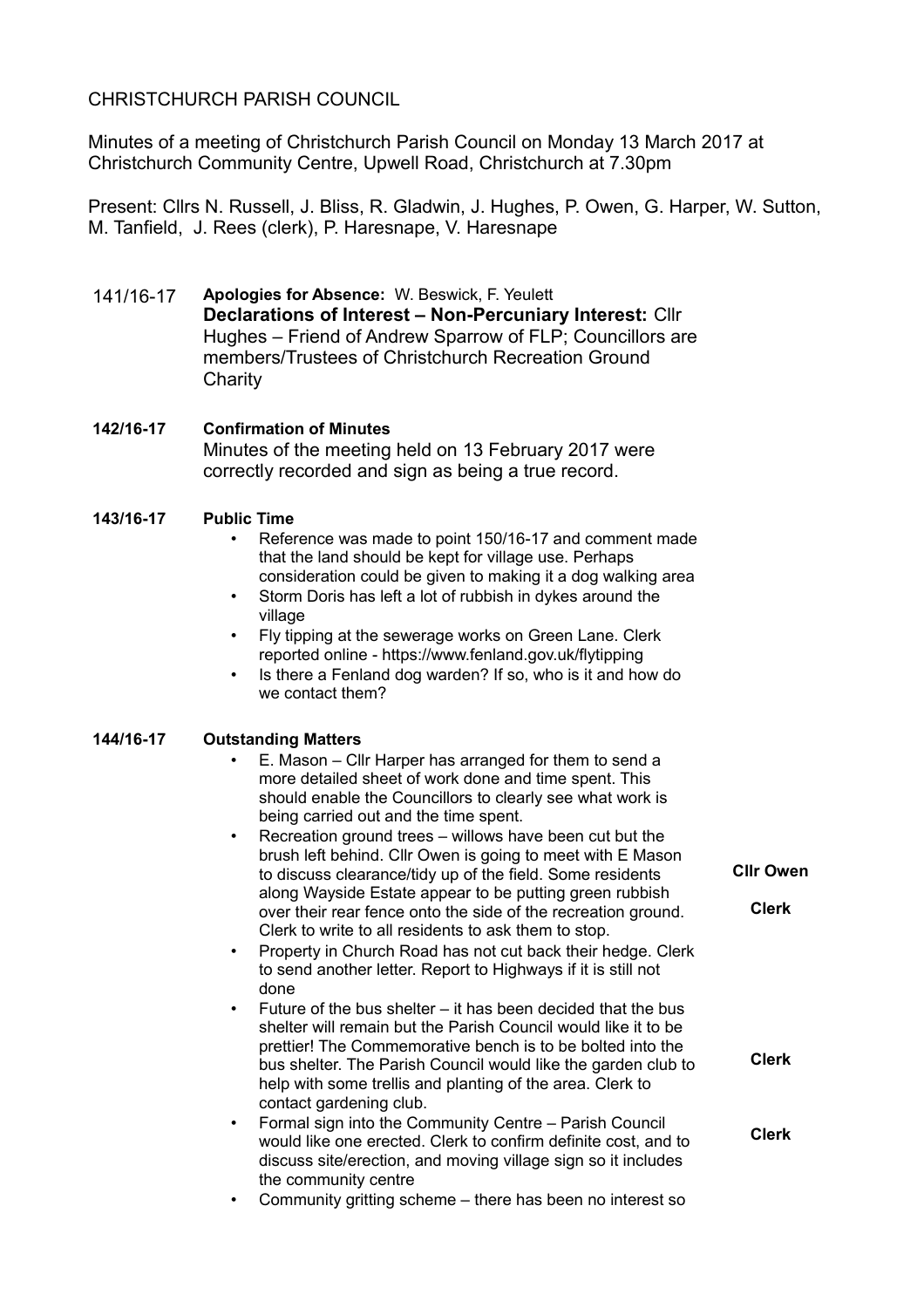#### this will not be followed up at present

### **145/16-17 Police Report:**

PCSO Clarke has been off sick, but sent a report concerning crime in the area: There have been a couple of burglaries in Elm and Sixteen Foot Bank. Hare coursing has been reported in Christchurch. Van stolen from driving in Christchurch. There was an aggravated burglary in Murrow – a couple of cold callers had been in the area a couple of days before. A silver estate car was seen in the area prior to the aggravated burglary; if you see a car like this, please text the registration number to PCSO Clarke on 07738025220.

### **146/16-17 County & District Councillors Reports**

Cllr Sutton

Cllr Sutton and PCSO Clarke are planning a walk around Christchurch together, date to be agreed.

The chequered sign at the Padgetts Road and Sixteen Foot Bank junction was disc cut! These signs aren't metal so it's pointless to take them.

(Since the meeting this sign has been replaced)

Brown bins – 12,500 people have signed up so far. Reminder that neighbours can share the bins where they have small gardens.

## **147/16-17 Recreation Ground Charity**

- They have been operating fully for 12 months now and are income neutral which is excellent.
- FLP report on play items it was agreed that the repairs can be completed, with the exception of the springy toys which are to be removed. When confirming agreement, specify that the Parish Council expect the equipment following repairs to pass the RoSPA inspection
- Playdale 3 year agreement has been confirmed. Date to be confirmed once FLP have completed the work
- The dyke to the far side of the recreation ground needs to be cleared. Cllr Owen will arrange to meet with E Mason to obtain a quote for the work. Clerk to confirm contact information to Cllr Owen

### **148/16-17 Highways/Street Lighting**

Village Calming Scheme – we need to put together a plan ourselves, the CCC do not have the resources to visit and give specific help. The scheme in Somersham is of interest as Councillors feel something similar might work in Christchurch. Clrk to take some photos for the next meeting. Clerk to also investigate other options and ideas

#### **149/16-17 Parish Meeting**

This is on the 8 May at 6.30pm. We have a talk on dementia booked. We also need for Cllr Owen to report on what the Parish Council has done during 2016/17. Clerk to invite the new vicar, PCSO Clarke, Neighbourhood watch, Residents Association, bowls club to have 5 minutes (max) for comment to the villagers. Need to let villagers know

Tea, coffee and biscuits to be provided